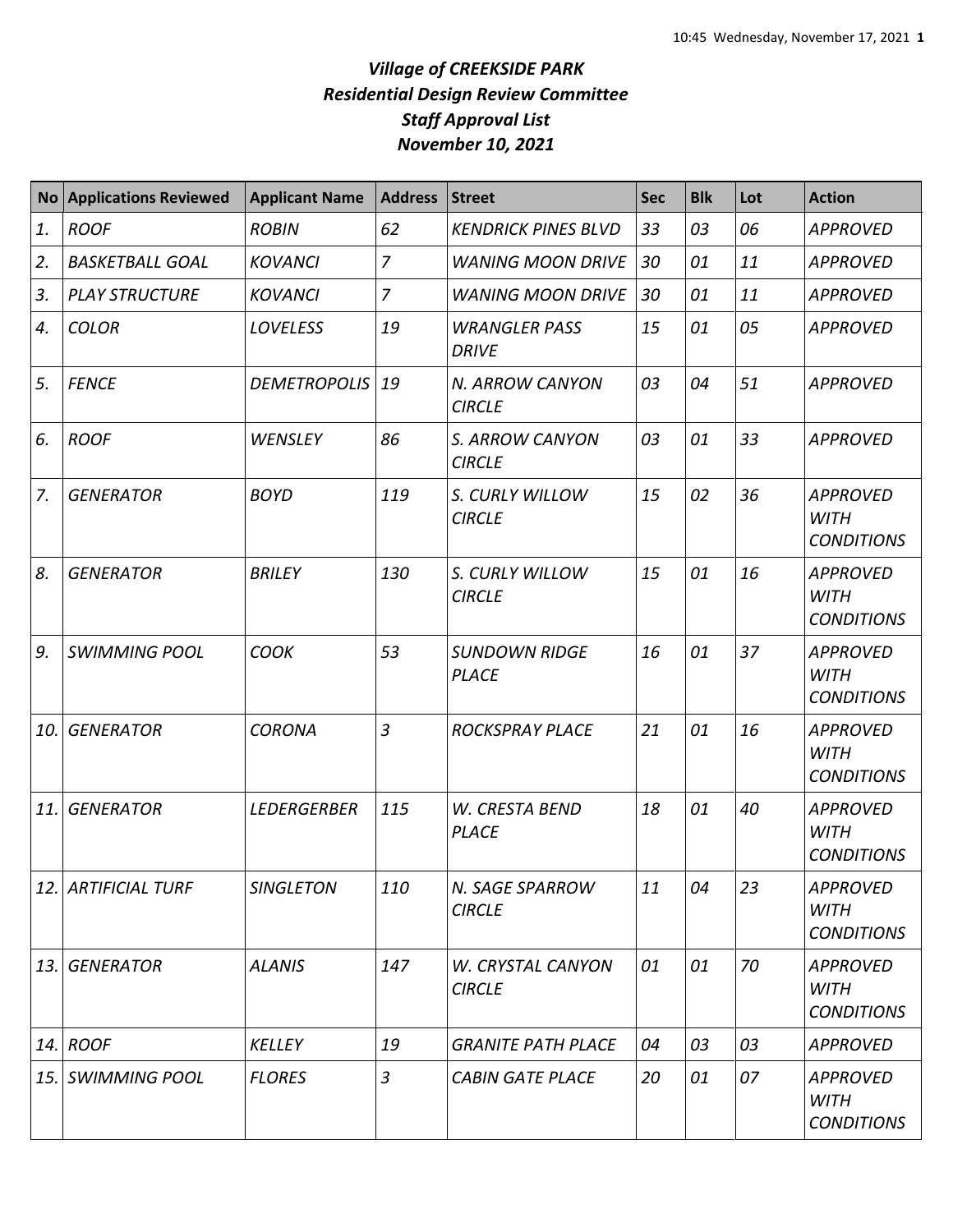| <b>No</b> | <b>Applications Reviewed</b> | <b>Applicant Name</b> | <b>Address</b> | <b>Street</b>                          | <b>Sec</b> | <b>Blk</b> | Lot | <b>Action</b>                                       |
|-----------|------------------------------|-----------------------|----------------|----------------------------------------|------------|------------|-----|-----------------------------------------------------|
| 16.       | <b>FIREPIT</b>               | <b>FLORES</b>         | $\overline{3}$ | <b>CABIN GATE PLACE</b>                | 20         | 01         | 07  | <b>APPROVED</b><br><b>WITH</b><br><b>CONDITIONS</b> |
| 17.       | <b>WET BAR</b>               | <b>FLORES</b>         | $\overline{3}$ | <b>CABIN GATE PLACE</b>                | 20         | 01         | 07  | <b>APPROVED</b><br><b>WITH</b><br><b>CONDITIONS</b> |
| 18.       | <b>POOL BATH</b>             | <b>FLORES</b>         | $\overline{3}$ | <b>CABIN GATE PLACE</b>                | 20         | 01         | 07  | <b>APPROVED</b><br><b>WITH</b><br><b>CONDITIONS</b> |
| 19.       | <b>GENERATOR</b>             | SAM                   | 71             | <b>GILDWOOD PLACE</b>                  | 13         | 01         | 29  | <b>APPROVED</b><br><b>WITH</b><br><b>CONDITIONS</b> |
| 20.       | PERGOLA                      | <b>FETNER</b>         | 106            | N. WINTER SUNRISE<br><b>CIRCLE</b>     | 38         | 02         | 11  | <b>APPROVED</b><br><b>WITH</b><br><b>CONDITIONS</b> |
| 21.       | <b>GENERATOR</b>             | <b>GLORIOD</b>        | 15             | S. BRAIDED BRANCH<br><b>DRIVE</b>      | 31         | 02         | 02  | <b>APPROVED</b><br><b>WITH</b><br><b>CONDITIONS</b> |
| 22.       | <b>GENERATOR</b>             | <b>SKIDAN</b>         | 22             | N. ARROW CANYON<br><b>CIRCLE</b>       | 03         | 02         | 16  | <b>APPROVED</b><br><b>WITH</b><br><b>CONDITIONS</b> |
| 23.       | <b>TREE REMOVAL</b>          | <b>GONZALEZ</b>       | 55             | <b>WRANGLER PASS</b>                   | 15         | 01         | 14  | <b>APPROVED</b><br><b>WITH</b><br><b>CONDITIONS</b> |
| 24.       | <b>GENERATOR</b>             | <b>SMITH</b>          | 51             | <b>WELSTON TERRACE</b><br><b>DRIVE</b> | 35         | 01         | 07  | <b>APPROVED</b><br><b>WITH</b><br><b>CONDITIONS</b> |
| 25.       | <b>COLOR</b>                 | <b>DSOUZA</b>         | 218            | ROCKWELL PARK BLVD                     | 33         | 10         | 09  | <b>APPROVED</b>                                     |
| 26.       | <b>PATIO COVER</b>           | <b>RODRIGUEZ</b>      | 15             | THUNDERCLOUD PLACE   29                |            | 02         | 26  | <b>APPROVED</b><br><b>WITH</b><br><b>CONDITIONS</b> |
| 27.       | <b>SUMMER KITCHEN</b>        | <b>RODRIGUEZ</b>      | 15             | THUNDERCLOUD PLACE   29                |            | 02         | 26  | <b>APPROVED</b><br><b>WITH</b><br><b>CONDITIONS</b> |
| 28.       | <b>SWIMMING POOL</b>         | <b>RODRIGUEZ</b>      | 15             | THUNDERCLOUD PLACE   29                |            | 02         | 26  | <b>APPROVED</b><br><b>WITH</b><br><b>CONDITIONS</b> |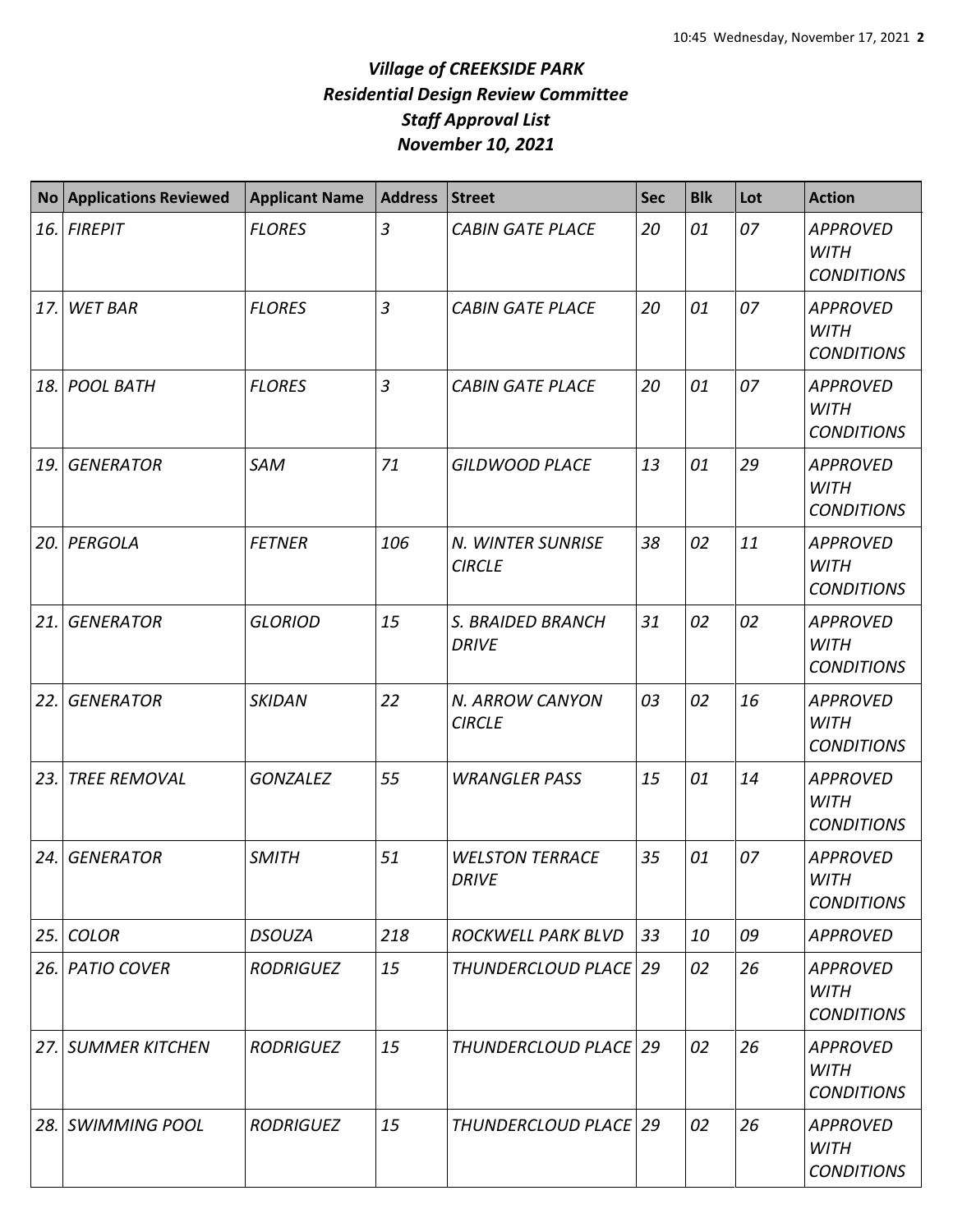| No   | <b>Applications Reviewed</b> | <b>Applicant Name</b> | <b>Address</b> | <b>Street</b>                           | Sec | <b>Blk</b> | Lot | <b>Action</b>                                       |
|------|------------------------------|-----------------------|----------------|-----------------------------------------|-----|------------|-----|-----------------------------------------------------|
| 29.  | <b>SWIMMING POOL</b>         | <b>MORAL</b>          | 43             | <b>EAST CRYSTAL CANYON</b>              | 01  | 01         | 44  | <b>APPROVED</b><br><b>WITH</b><br><b>CONDITIONS</b> |
| 30.  | <b>GENERATOR</b>             | <b>STANFORD</b>       | 15             | <b>DANBY PLACE</b>                      | 06  | 01         | 18  | <b>APPROVED</b><br><b>WITH</b><br><b>CONDITIONS</b> |
| 31.  | <b>SOLAR PANELS</b>          | <b>MARTINEZ</b>       | 3              | <b>HYACINTH BLOSSOM</b><br><b>COURT</b> | 37  | 03         | 05  | <b>APPROVED</b><br><b>WITH</b><br><b>CONDITIONS</b> |
| 32.  | <b>COLOR</b>                 | <b>VARIO</b>          | $\overline{3}$ | S. LOCHWOOD WAY                         | 18  | 03         | 04  | <b>APPROVED</b>                                     |
|      | 33. ROOF                     | <b>DeSPAIN</b>        | 142            | S. ARROW CANYON<br><b>CIRCLE</b>        | 03  | 01         | 19  | <b>APPROVED</b>                                     |
|      | 34. ROOF                     | PATEL                 | 26             | <b>RIVER RIDGE LOOP</b>                 | 03  | 01         | 07  | <b>APPROVED</b><br><b>WITH</b><br><b>CONDITIONS</b> |
| 35.  | <b>PAVING</b>                | <b>MASSOUD</b>        | 18             | <b>BLUE VIOLET COURT</b>                | 22  | 02         | 19  | <b>APPROVED</b>                                     |
|      | 36. ROOF                     | <b>TROY</b>           | 27             | N. SHIMMERING ASPEN<br><b>CIRCLE</b>    | 19  | 01         | 05  | <b>APPROVED</b>                                     |
| 37.  | <b>WALKWAY</b>               | <b>BURKHEAD</b>       | 30             | <b>JONQUIL PLACE</b>                    | 25  | 01         | 37  | <b>APPROVED</b>                                     |
| 38.  | <b>COLOR</b>                 | <b>NEWPORT</b>        | 79             | <b>LAKE VOYAGEUR DRIVE</b>              | 18  | 01         | 50  | <b>APPROVED</b>                                     |
| 39.  | <b>GENERATOR</b>             | <b>BURGER</b>         | 90             | <b>VALERA RIDGE DRIVE</b>               | 31  | 01         | 28  | <b>APPROVED</b><br><b>WITH</b><br><b>CONDITIONS</b> |
|      | 40. PATIO COVER              | SANDA                 | 68             | <b>BLUE NORTHER DRIVE</b>               | 35  | 02         | 04  | <b>APPROVED</b><br><b>WITH</b><br><b>CONDITIONS</b> |
| 41.I | <b>SUMMER KITCHEN</b>        | <b>SANDA</b>          | 68             | <b>BLUE NORTHER DRIVE</b>               | 35  | 02         | 04  | <b>APPROVED</b><br><b>WITH</b><br><b>CONDITIONS</b> |
| 42.  | <b>SWIMMING POOL</b>         | <b>SANDA</b>          | 68             | <b>BLUE NORTHER DRIVE</b>               | 35  | 02         | 04  | <b>APPROVED</b><br><b>WITH</b><br><b>CONDITIONS</b> |
|      | 43. GENERATOR                | <b>CORONA</b>         | 3              | <b>ROCKSPRAY PLACE</b>                  | 21  | 01         | 16  | <b>APPROVED</b><br><b>WITH</b><br><b>CONDITIONS</b> |
|      | 44. PLAY STRUCTURE           | DAVILA                | 24             | <b>VIOLET SUNSET LANE</b>               | 38  | 02         | 04  | <b>APPROVED</b>                                     |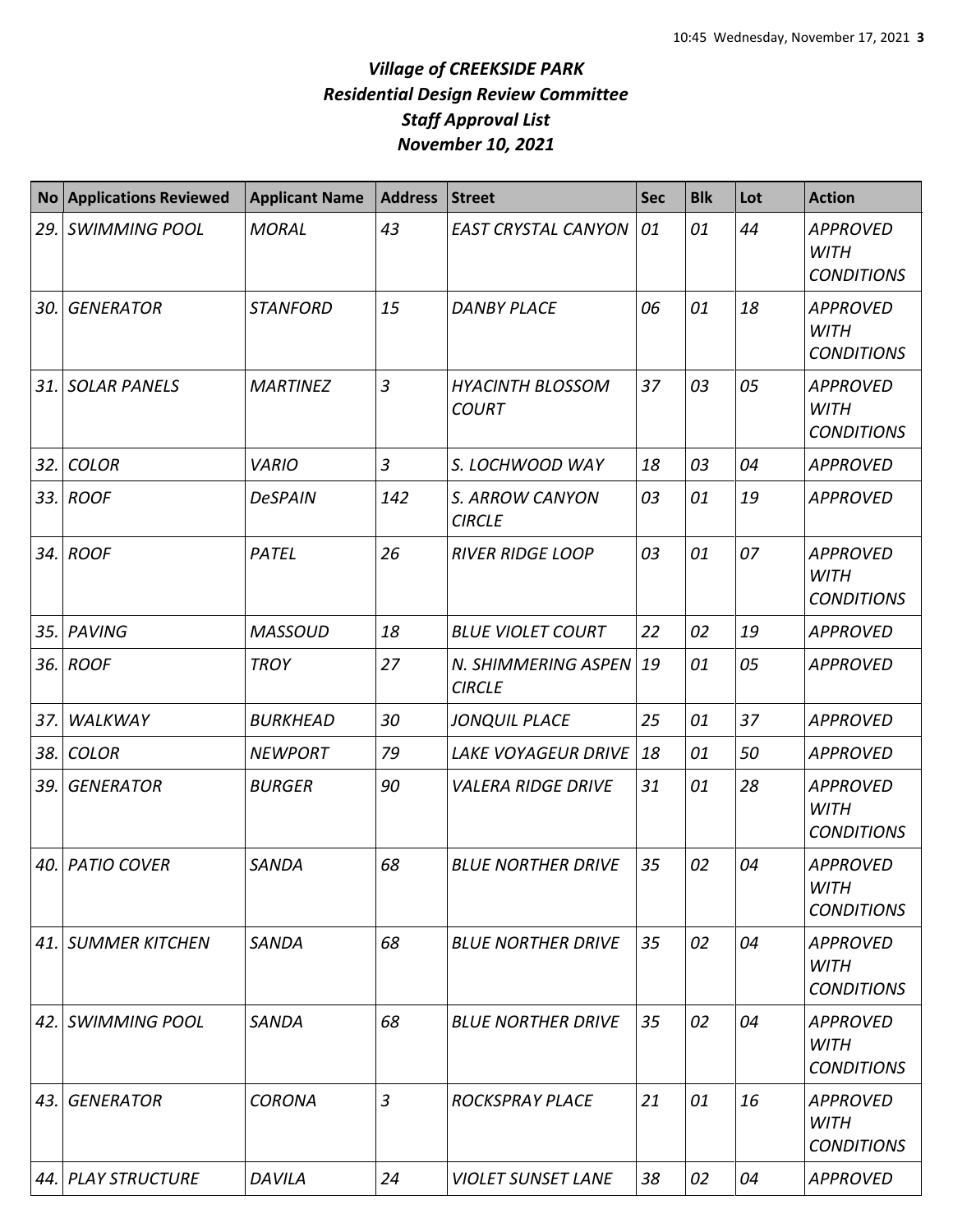| <b>No</b> | <b>Applications Reviewed</b> | <b>Applicant Name</b> | <b>Address</b> | <b>Street</b>                         | <b>Sec</b> | <b>Blk</b> | Lot | <b>Action</b>                                       |
|-----------|------------------------------|-----------------------|----------------|---------------------------------------|------------|------------|-----|-----------------------------------------------------|
| 45.       | <b>PLAY STRUCTURE</b>        | LOZADA                | 42             | W. CANYON WREN<br><b>CIRCLE</b>       | 13         | 02         | 08  | <b>APPROVED</b><br><b>WITH</b><br><b>CONDITIONS</b> |
| 46.       | <b>COLOR</b>                 | <b>KELLEY</b>         | 19             | <b>GRANITE PATH PLACE</b>             | 04         | 03         | 13  | <b>APPROVED</b>                                     |
| 47.       | <b>GENERATOR</b>             | <b>HENSLEY</b>        | 74             | S. WATERBRIDGE<br><b>DRIVE</b>        | 29         | 01         | 06  | <b>APPROVED</b><br><b>WITH</b><br><b>CONDITIONS</b> |
|           | 48. ROOF                     | <b>DAVIS</b>          | 91             | S. ARROW CANYON<br><b>CIRCLE</b>      | 03         | 04         | 37  | <b>APPROVED</b>                                     |
| 49.       | <b>SWIMMING POOL</b>         | <b>ROMILUYI</b>       | 34             | <b>WINTER THICKET</b><br><b>PLACE</b> | 28         | 01         | 28  | <b>APPROVED</b><br><b>WITH</b><br><b>CONDITIONS</b> |
| 50.       | PERGOLA                      | <b>ROMILUYI</b>       | 34             | <b>WINTER THICKET</b><br><b>PLACE</b> | 28         | 01         | 28  | <b>APPROVED</b><br><b>WITH</b><br><b>CONDITIONS</b> |
| 51.       | <b>SUMMER KITCHEN</b>        | <b>ROMILUYI</b>       | 34             | <b>WINTER THICKET</b><br><b>PLACE</b> | 28         | 01         | 28  | <b>APPROVED</b><br><b>WITH</b><br><b>CONDITIONS</b> |
| 52.       | <b>FIREPIT</b>               | <b>ROMILUYI</b>       | 34             | <b>WINTER THICKET</b><br><b>PLACE</b> | 28         | 01         | 28  | <b>APPROVED</b><br><b>WITH</b><br><b>CONDITIONS</b> |
| 53.       | <b>OUTDOOR SHOWER</b>        | <b>ROMILUYI</b>       | 34             | <b>WINTER THICKET</b><br><b>PLACE</b> | 28         | 01         | 28  | <b>APPROVED</b><br><b>WITH</b><br><b>CONDITIONS</b> |
|           | 54. SWIMMING POOL            | <b>RIDDLE</b>         | 26             | <b>W. COVE VIEW TRAIL</b>             | 06         | 01         | 31  | <b>APPROVED</b><br><b>WITH</b><br><b>CONDITIONS</b> |
| 55.       | <b>FENCE STAIN</b>           | <b>VARIO</b>          | 6              | <b>SUNDOWN RIDGE</b><br><b>PLACE</b>  | 16         | 01         | 02  | <b>APPROVED</b>                                     |
| 56.       | <b>FENCE</b>                 | <b>SHAH</b>           | 14             | <b>SHALLOWFORD PLACE</b>              | 11         | 01         | 24  | <b>APPROVED</b><br>WITH<br><b>CONDITIONS</b>        |
| 57.       | <b>GENERATOR</b>             | <b>CLARK</b>          | 10             | <b>BLUE MESA COURT</b>                | 25         | 01         | 22  | <b>APPROVED</b><br><b>WITH</b><br><b>CONDITIONS</b> |
| 58.       | <b>COLOR</b>                 | <b>HOUGHTON</b>       | 85             | <b>SUNDOWN RIDGE</b><br><b>PLACE</b>  | 16         | 01         | 29  | <b>APPROVED</b>                                     |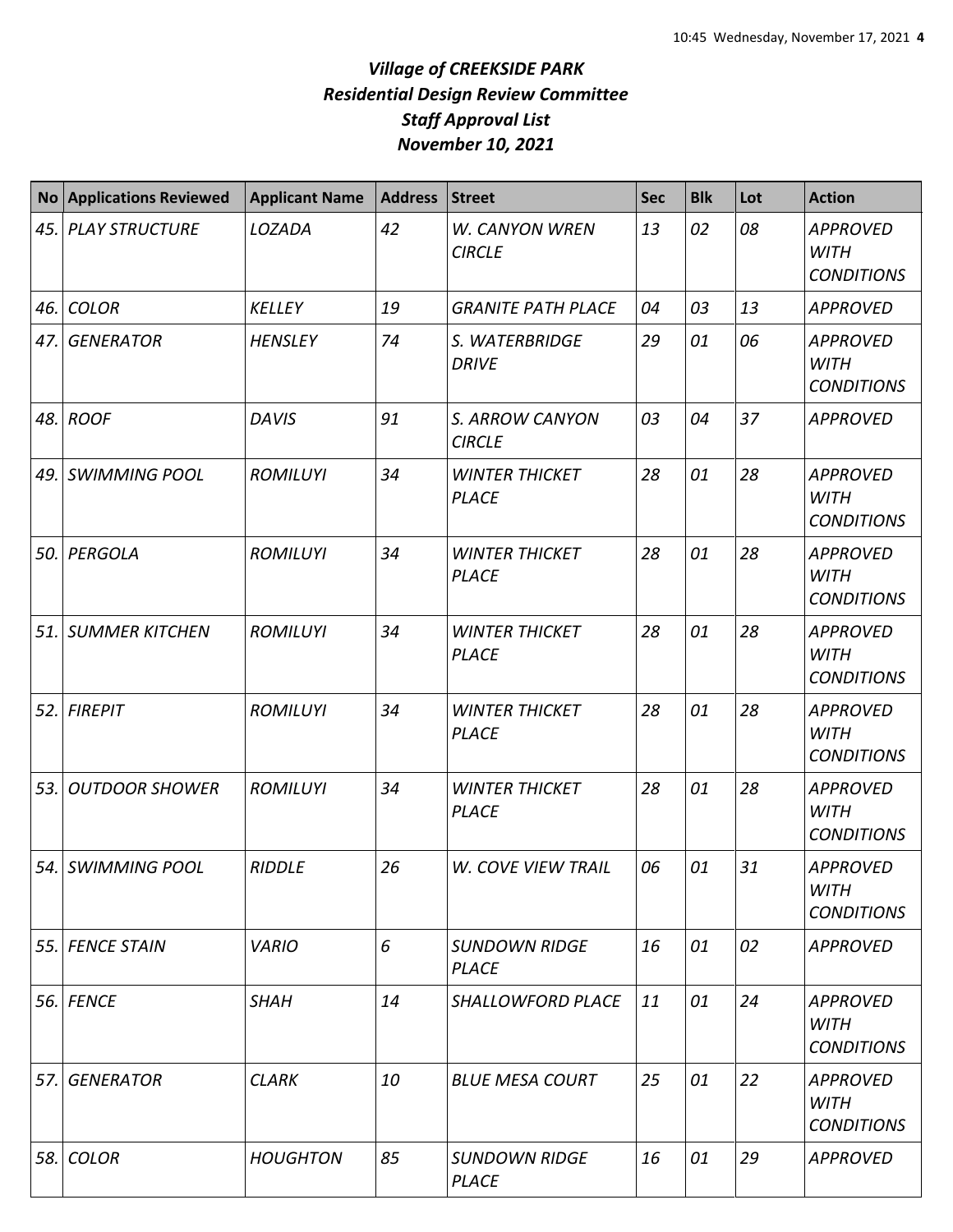| <b>No</b> | <b>Applications Reviewed</b> | <b>Applicant Name</b> | <b>Address</b> | <b>Street</b>                         | Sec | <b>Blk</b> | Lot | <b>Action</b>                                       |
|-----------|------------------------------|-----------------------|----------------|---------------------------------------|-----|------------|-----|-----------------------------------------------------|
| 59.       | <b>ROOF</b>                  | <b>VOGEL</b>          | 138            | S. ARROW CANYON<br><b>CIRCLE</b>      | 03  | 01         | 30  | <b>APPROVED</b>                                     |
| 60.       | <b>GENERATOR</b>             | <b>LOCKE</b>          | 15             | <b>WOODGLADE WAY</b>                  | 17  | 01         | 38  | <b>APPROVED</b><br><b>WITH</b><br><b>CONDITIONS</b> |
| 61.       | PERGOLA                      | <b>GOODMAN</b>        | 85             | <b>SPINCASTER DRIVE</b>               | 17  | 01         | 07  | <b>APPROVED</b><br><b>WITH</b><br><b>CONDITIONS</b> |
| 62.       | <b>GENERATOR</b>             | <b>EGAP</b>           | 42             | <b>WINTER THICKET</b><br><b>PLACE</b> | 28  | 01         | 26  | <b>APPROVED</b><br><b>WITH</b><br><b>CONDITIONS</b> |
| 63.       | <b>SWIMMING POOL</b>         | <b>NETTUNO</b>        | 87             | W. HULLWOOD CIRCLE                    | 02  | 02         | 19  | <b>APPROVED</b><br><b>WITH</b><br><b>CONDITIONS</b> |
| 64.       | PERGOLA                      | <b>NETTUNO</b>        | 87             | W. HULLWOOD CIRCLE                    | 02  | 02         | 19  | <b>APPROVED</b><br><b>WITH</b><br><b>CONDITIONS</b> |
| 65.       | <b>SUMMER KITCHEN</b>        | <b>NETTUNO</b>        | 87             | W. HULLWOOD CIRCLE                    | 02  | 02         | 19  | <b>APPROVED</b><br><b>WITH</b><br><b>CONDITIONS</b> |
| 66.       | <b>FIREPIT</b>               | <b>NETTUNO</b>        | 87             | W. HULLWOOD CIRCLE                    | 02  | 02         | 19  | <b>APPROVED</b><br><b>WITH</b><br><b>CONDITIONS</b> |
| 67.       | <b>PAVING</b>                | <b>ESTEVES</b>        | 11             | PALOMA PINES PLACE                    | 23  | 01         | 03  | <b>APPROVED</b>                                     |
|           | 68. SWIMMING POOL            | LAYTON                | 75             | <b>WYATT OAKS DRIVE</b>               | 22  | 02         | 51  | <b>APPROVED</b><br><b>WITH</b><br><b>CONDITIONS</b> |
| 69. I     | <b>SWIMMING POOL</b>         | <b>ECKHOFF</b>        | 47             | <b>LIBERTY BRANCH BLVD</b>            | 32  | 01         | 12  | <b>APPROVED</b><br>WITH<br><b>CONDITIONS</b>        |
| 70.       | <b>PATIO COVER</b>           | <b>COREY</b>          | 6962           | <b>LAKE PALOMA TRAIL</b>              | 10  | 01         | 11R | <b>APPROVED</b><br><b>WITH</b><br><b>CONDITIONS</b> |
| 71.       | <b>SUMMER KITCHEN</b>        | <b>COREY</b>          | 6962           | <b>LAKE PALOMA TRAIL</b>              | 10  | 01         | 11R | <b>APPROVED</b><br><b>WITH</b><br><b>CONDITIONS</b> |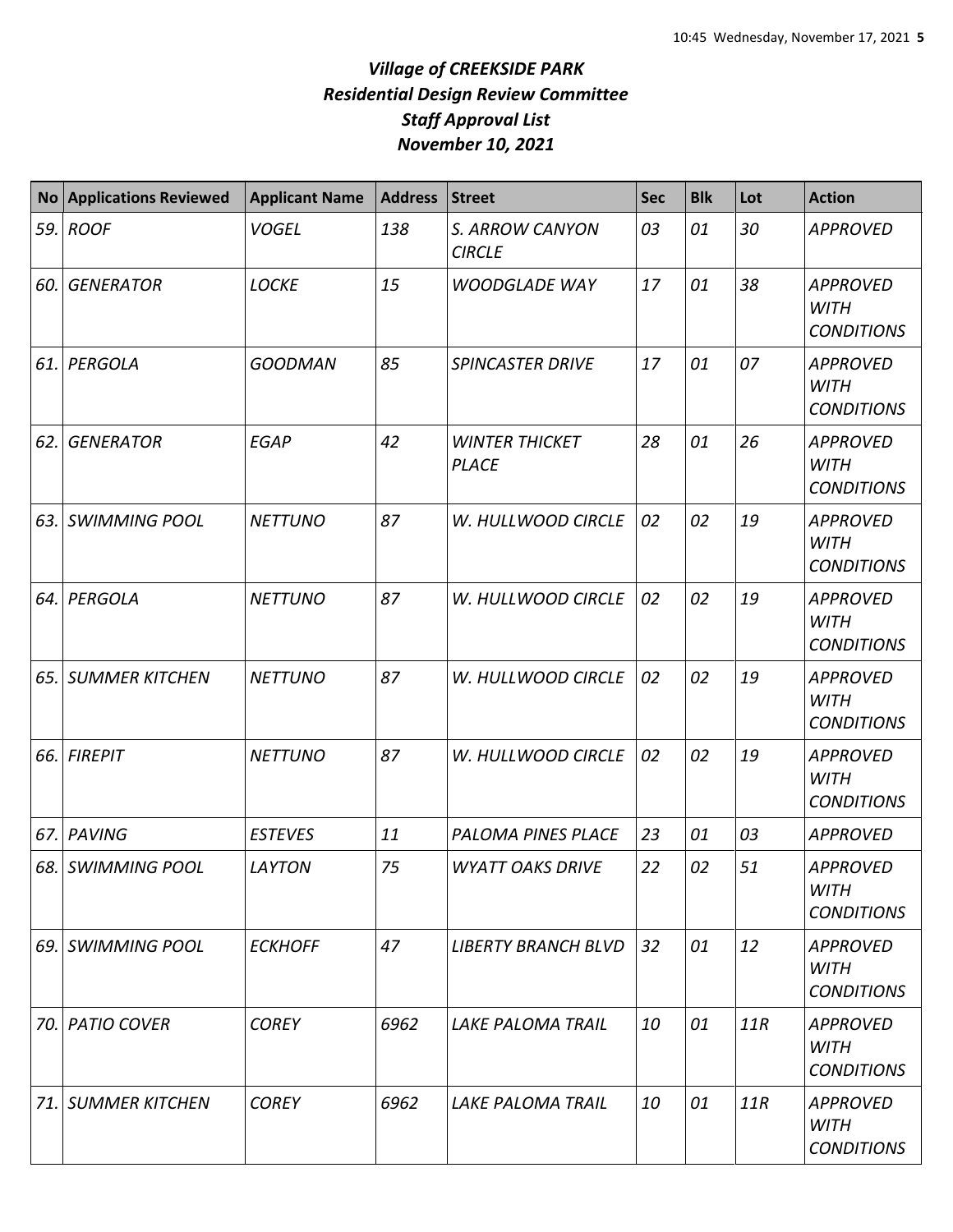| No    | <b>Applications Reviewed</b> | <b>Applicant Name</b> | <b>Address</b> | <b>Street</b>                           | <b>Sec</b> | <b>Blk</b> | Lot | <b>Action</b>                                       |
|-------|------------------------------|-----------------------|----------------|-----------------------------------------|------------|------------|-----|-----------------------------------------------------|
|       | 72. SWIMMING POOL            | <b>ZULOAGA</b>        | 14             | <b>CANOPY GREEN DRIVE</b>               | 21         | 01         | 04  | <b>APPROVED</b><br><b>WITH</b><br><b>CONDITIONS</b> |
|       | 73. SUMMER KITCHEN           | <b>ZULOAGA</b>        | 14             | <b>CANOPY GREEN DRIVE</b>               | 21         | 01         | 04  | <b>APPROVED</b><br><b>WITH</b><br><b>CONDITIONS</b> |
|       | 74. FIREPIT                  | <b>ZULOAGA</b>        | 14             | <b>CANOPY GREEN DRIVE</b>               | 21         | 01         | 04  | <b>APPROVED</b><br><b>WITH</b><br><b>CONDITIONS</b> |
| 75.   | <b>GENERATOR</b>             | <b>OGBUTOR</b>        | 35             | <b>WRANGLER PASS</b><br><b>DRIVE</b>    | 15         | 01         | 09  | <b>APPROVED</b><br><b>WITH</b><br><b>CONDITIONS</b> |
| 76.   | <b>GENERATOR</b>             | <b>MUIZERS</b>        | 90             | E. CANYON WREN<br><b>CIRCLE</b>         | 13         | 02         | 20  | <b>APPROVED</b><br><b>WITH</b><br><b>CONDITIONS</b> |
| 77.   | <b>TREE REMOVAL</b>          | <b>ROSENQUIST</b>     | 22             | <b>FREESTONE STREAM</b><br><b>PLACE</b> | 15         | 05         | 08  | <b>APPROVED</b><br><b>WITH</b><br><b>CONDITIONS</b> |
| 78.   | <b>SWIMMING POOL</b>         | <b>ELLIOTT</b>        | 95             | S. ARROW CANYON<br><b>CIRCLE</b>        | 03         | 04         | 36  | <b>APPROVED</b><br><b>WITH</b><br><b>CONDITIONS</b> |
| 79. l | <b>FIREPIT</b>               | <b>ELLIOTT</b>        | 95             | S. ARROW CANYON<br><b>CIRCLE</b>        | 03         | 04         | 36  | <b>APPROVED</b><br><b>WITH</b><br><b>CONDITIONS</b> |
|       | 80. PERGOLA                  | <b>ERKMANN</b>        | 51             | <b>BLAIRS WAY</b>                       | 23         | 02         | 13  | <b>APPROVED</b><br><b>WITH</b><br><b>CONDITIONS</b> |
| 81.   | WALKWAY                      | <b>ERKMANN</b>        | 51             | <b>BLAIRS WAY</b>                       | 23         | 02         | 13  | <b>APPROVED</b><br><b>WITH</b><br><b>CONDITIONS</b> |
|       | 82. POOL BATH                | <b>ERKMANN</b>        | 51             | <b>BLAIRS WAY</b>                       | 23         | 02         | 13  | <b>APPROVED</b><br><b>WITH</b><br><b>CONDITIONS</b> |
|       | 83. PERGOLA                  | <b>GOODMAN</b>        | 86             | <b>SPINCASTER DRIVE</b>                 | 17         | 01         | 07  | <b>APPROVED</b><br>WITH<br><b>CONDITIONS</b>        |